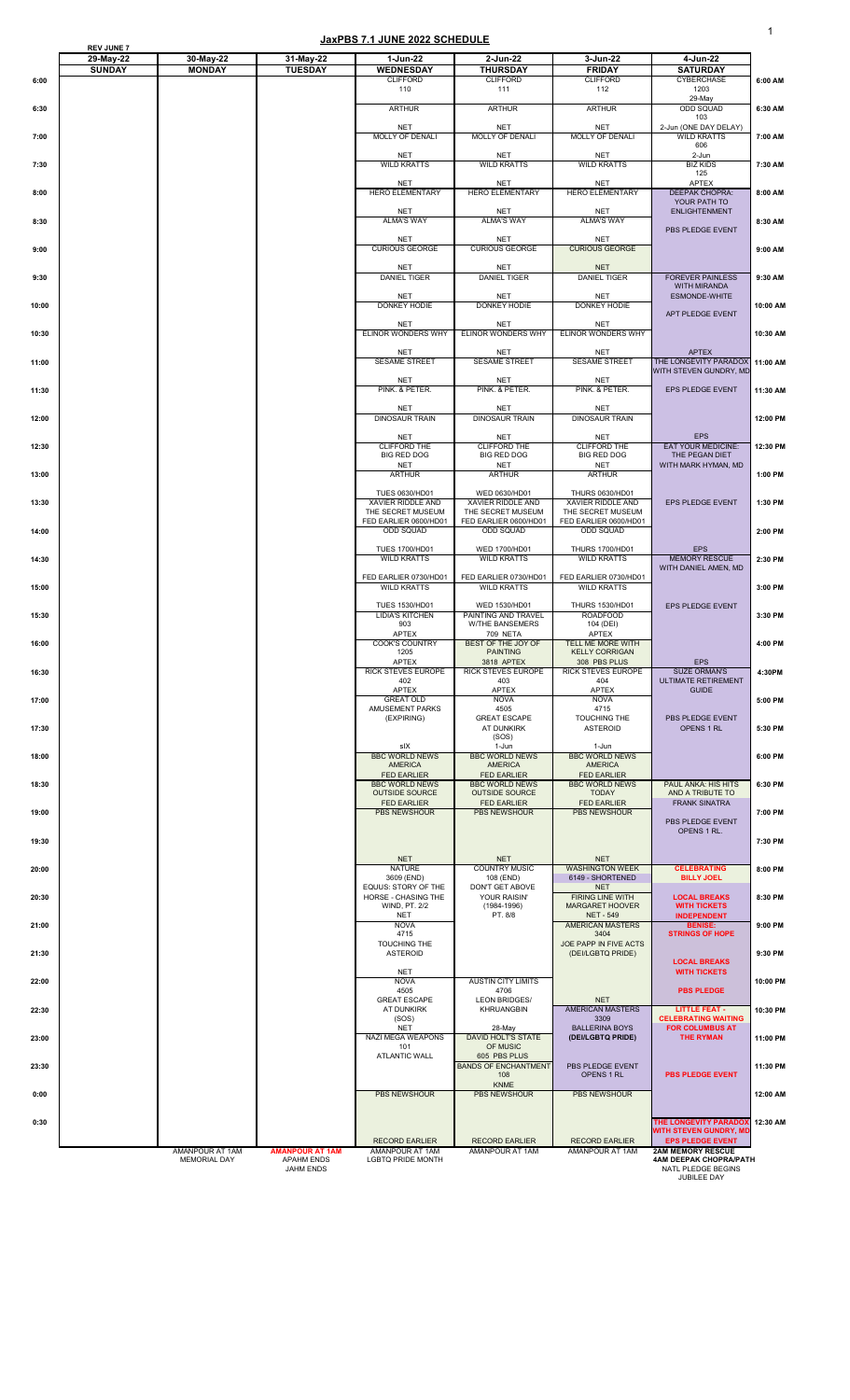|       | <b>REV JUNE 7</b>                               |                                                 |                                              |                                                                  |                                                                          |                                             |                                                  |          |
|-------|-------------------------------------------------|-------------------------------------------------|----------------------------------------------|------------------------------------------------------------------|--------------------------------------------------------------------------|---------------------------------------------|--------------------------------------------------|----------|
|       | 5-Jun-22                                        | $6$ -Jun-22                                     | 7-Jun-22                                     | 8-Jun-22                                                         | 9-Jun-22                                                                 | 10-Jun-22                                   | 11-Jun-22                                        |          |
|       | <b>SUNDAY</b>                                   | <b>MONDAY</b>                                   | <b>TUESDAY</b>                               | <b>WEDNESDAY</b>                                                 | <b>THURSDAY</b>                                                          | <b>FRIDAY</b>                               | <b>SATURDAY</b>                                  |          |
| 6:00  | <b>MISTER ROGERS</b><br>1500                    | <b>CLIFFORD</b><br>113                          | <b>CLIFFORD</b><br>114                       | <b>CLIFFORD</b><br>115                                           | <b>CLIFFORD</b><br>116                                                   | <b>CLIFFORD</b><br>117                      | <b>CYBERCHASE</b><br>1207                        | 6:00 AM  |
|       | 4-Jun                                           |                                                 |                                              |                                                                  |                                                                          |                                             | 5-Jun                                            |          |
| 6:30  | <b>DANIEL TIGER</b><br>504                      | <b>ARTHUR</b>                                   | <b>ARTHUR</b>                                | <b>ARTHUR</b>                                                    | <b>ARTHUR</b>                                                            | <b>ARTHUR</b>                               | <b>ODD SQUAD</b><br>107                          | 6:30 AM  |
|       | 3-Jun                                           | <b>NET</b>                                      | <b>NET</b>                                   | <b>NET</b>                                                       | <b>NET</b>                                                               | <b>NET</b>                                  | 9-Jun (ONE DAY DELAY)                            |          |
| 7:00  | <b>DINOSAUR TRAIN</b>                           | <b>MOLLY OF DENALI</b>                          | <b>MOLLY OF DENALI</b>                       | <b>MOLLY OF DENALI</b>                                           | <b>MOLLY OF DENALI</b>                                                   | <b>MOLLY OF DENALI</b>                      | <b>WILD KRATTS</b>                               | 7:00 AM  |
|       | 104<br>3-Jun                                    | <b>NET</b>                                      | <b>NET</b>                                   | <b>NET</b>                                                       | <b>NET</b>                                                               | <b>NET</b>                                  | 325<br>9-Jun                                     |          |
| 7:30  | <b>XAVIER RIDDLE AND</b>                        | <b>WILD KRATTS</b>                              | <b>WILD KRATTS</b>                           | <b>WILD KRATTS</b>                                               | <b>WILD KRATTS</b>                                                       | <b>WILD KRATTS</b>                          | <b>BIZ KIDS</b>                                  | 7:30 AM  |
|       | THE SECRET MUSEUM<br>119 3-Jun                  | <b>NET</b>                                      | <b>NET</b>                                   | <b>NET</b>                                                       | <b>NET</b>                                                               | <b>NET</b>                                  | 126 (END)<br><b>APTEX</b>                        |          |
| 8:00  | <b>NATURE CAT</b>                               | <b>HERO ELEMENTARY</b>                          | <b>HERO ELEMENTARY</b>                       | <b>HERO ELEMENTARY</b>                                           | <b>HERO ELEMENTARY</b>                                                   | <b>HERO ELEMENTARY</b>                      | <b>AGING BACKWARDS 3</b>                         | 8:00 AM  |
|       | 201                                             |                                                 |                                              |                                                                  |                                                                          |                                             | W/ MIRANDA                                       |          |
| 8:30  | 3-Jun<br><b>WILD KRATTS</b>                     | <b>NET</b><br><b>ALMA'S WAY</b>                 | <b>NET</b><br><b>ALMA'S WAY</b>              | <b>NET</b><br><b>ALMA'S WAY</b>                                  | <b>NET</b><br><b>ALMA'S WAY</b>                                          | <b>NET</b><br><b>ALMA'S WAY</b>             | <b>ESMONDE-WHITE</b><br>APT PLEDGE EVENT         | 8:30 AM  |
|       | 121                                             |                                                 |                                              |                                                                  |                                                                          |                                             |                                                  |          |
|       | 3-Jun<br><b>ODD SQUAD</b>                       | <b>NET</b><br><b>CURIOUS GEORGE</b>             | <b>NET</b><br><b>CURIOUS GEORGE</b>          | <b>NET</b><br><b>CURIOUS GEORGE</b>                              | <b>NET</b><br><b>CURIOUS GEORGE</b>                                      | <b>NET</b><br><b>CURIOUS GEORGE</b>         | <b>APTEX</b><br><b>5 DAY RAPID RESET</b>         |          |
| 9:00  | 321                                             |                                                 |                                              |                                                                  |                                                                          |                                             | WITH DR. KELLYANN                                | 9:00 AM  |
|       | 3-Jun (ONE DAY DELAY)                           | <b>NET</b>                                      | <b>NET</b>                                   | <b>NET</b>                                                       | <b>NET</b>                                                               | <b>NET</b>                                  |                                                  |          |
| 9:30  | <b>CYBERCHASE</b><br>1203                       | <b>DANIEL TIGER</b>                             | <b>DANIEL TIGER</b>                          | <b>DANIEL TIGER</b>                                              | <b>DANIEL TIGER</b>                                                      | <b>DANIEL TIGER</b>                         |                                                  | 9:30 AM  |
|       | 29-May                                          | <b>NET</b>                                      | <b>NET</b>                                   | <b>NET</b>                                                       | <b>NET</b>                                                               | <b>NET</b>                                  | EPS PLEDGE EVENT                                 |          |
| 10:00 | <b>RICK STEVES:</b><br><b>WHY WE TRAVEL</b>     | <b>DONKEY HODIE</b>                             | <b>DONKEY HODIE</b>                          | <b>DONKEY HODIE</b>                                              | <b>DONKEY HODIE</b>                                                      | <b>DONKEY HODIE</b>                         |                                                  | 10:00 AM |
|       |                                                 | <b>NET</b>                                      | <b>NET</b>                                   | <b>NET</b>                                                       | <b>NET</b>                                                               | <b>NET</b>                                  | <b>EPS</b>                                       |          |
| 10:30 | APT PLEDGE EVENT                                | <b>ELINOR WONDERS WHY</b>                       | <b>ELINOR WONDERS WHY</b>                    | <b>ELINOR WONDERS WHY</b>                                        | ELINOR WONDERS WHY                                                       | <b>ELINOR WONDERS WHY</b>                   | <b>RICK STEVES</b>                               | 10:30 AM |
|       | <b>APTEX</b>                                    | <b>NET</b>                                      | <b>NET</b>                                   | <b>NET</b>                                                       | <b>NET</b>                                                               | <b>NET</b>                                  | <b>FASCISM IN EUROPE</b>                         |          |
| 11:00 | <b>NATURE</b>                                   | <b>SESAME STREET</b>                            | <b>SESAME STREET</b>                         | <b>SESAME STREET</b>                                             | <b>SESAME STREET</b>                                                     | <b>SESAME STREET</b>                        | APT PLEDGE EVENT                                 | 11:00 AM |
|       | 3609 (END)                                      |                                                 |                                              |                                                                  |                                                                          |                                             |                                                  |          |
| 11:30 | <b>EQUUS: STORY OF</b><br>THE HORSE: CHASING    | <b>NET</b><br>PINK. & PETER.                    | <b>NET</b><br>PINK. & PETER.                 | <b>NET</b><br>PINK. & PETER.                                     | <b>NET</b><br>PINK. & PETER.                                             | <b>NET</b><br>PINK. & PETER.                |                                                  | 11:30 AM |
|       | THE WIND, PT. 2/2                               |                                                 |                                              |                                                                  |                                                                          |                                             |                                                  |          |
|       |                                                 | <b>NET</b><br><b>DINOSAUR TRAIN</b>             | <b>NET</b><br><b>DINOSAUR TRAIN</b>          | <b>NET</b><br><b>DINOSAUR TRAIN</b>                              | <b>NET</b><br><b>DINOSAUR TRAIN</b>                                      | <b>NET</b><br><b>DINOSAUR TRAIN</b>         | <b>APTEX</b><br>THE HIDDEN MAP                   |          |
| 12:00 | PBS PLEDGE EVENT                                |                                                 |                                              |                                                                  |                                                                          |                                             |                                                  | 12:00 PM |
|       |                                                 | <b>NET</b>                                      | <b>NET</b>                                   | <b>NET</b>                                                       | <b>NET</b>                                                               | <b>NET</b>                                  | (DEI)                                            |          |
| 12:30 | <b>MAGIC MOMENTS:</b><br>THE BEST OF 50'S POP   | <b>CLIFFORD THE</b><br><b>BIG RED DOG</b>       | <b>CLIFFORD THE</b><br><b>BIG RED DOG</b>    | <b>CLIFFORD THE</b><br><b>BIG RED DOG</b>                        | <b>CLIFFORD THE</b><br><b>BIG RED DOG</b>                                | <b>CLIFFORD THE</b><br><b>BIG RED DOG</b>   | <b>PBS PLEDGE EVENT</b>                          | 12:30 PM |
|       | (MY MUSIC)                                      | <b>NET</b>                                      | <b>NET</b>                                   | <b>NET</b>                                                       | <b>NET</b>                                                               | <b>NET</b>                                  |                                                  |          |
| 13:00 |                                                 | <b>ARTHUR</b>                                   | <b>ARTHUR</b>                                | <b>ARTHUR</b>                                                    | <b>ARTHUR</b>                                                            | <b>ARTHUR</b>                               |                                                  | 1:00 PM  |
|       |                                                 | FRI 0630/HD01                                   | MON 0630/HD01                                | <b>TUES 0630/HD01</b>                                            | WED 0630/HD01                                                            | <b>THURS 0630/HD01</b>                      |                                                  |          |
| 13:30 | TJL PLEDGE EVENT                                | XAVIER RIDDLE AND                               | XAVIER RIDDLE AND                            | XAVIER RIDDLE AND                                                | <b>XAVIER RIDDLE AND</b>                                                 | <b>XAVIER RIDDLE AND</b>                    | <b>SUZE ORMAN'S</b>                              | 1:30 PM  |
|       |                                                 | THE SECRET MUSEUM<br>FED EARLIER 0600/HD01      | THE SECRET MUSEUM<br>FED EARLIER 0600/HD01   | THE SECRET MUSEUM<br>FED EARLIER 0600/HD01                       | THE SECRET MUSEUM<br>FED EARLIER 0600/HD01                               | THE SECRET MUSEUM<br>FED EARLIER 0600/HD01  | <b>ULTIMATE RETIREMENT</b><br><b>GUIDE</b>       |          |
| 14:00 |                                                 | <b>ODD SQUAD</b>                                | <b>ODD SQUAD</b>                             | <b>ODD SQUAD</b>                                                 | <b>ODD SQUAD</b>                                                         | <b>ODD SQUAD</b>                            |                                                  | 2:00 PM  |
|       |                                                 | FRI 1700/HD01                                   | <b>MON 1700/HD01</b>                         | <b>TUES 1700/HD01</b>                                            | WED 1700/HD01                                                            | <b>THURS 1700/HD01</b>                      | PBS PLEDGE EVENT                                 |          |
| 14:30 |                                                 | <b>WILD KRATTS</b>                              | <b>WILD KRATTS</b>                           | <b>WILD KRATTS</b>                                               | <b>WILD KRATTS</b>                                                       | <b>WILD KRATTS</b>                          |                                                  | 2:30 PM  |
|       |                                                 |                                                 |                                              |                                                                  |                                                                          |                                             |                                                  |          |
| 15:00 | <b>TJL PRODUCTIONS</b><br><b>LES MISERABLES</b> | FED EARLIER 0730/HD01<br><b>WILD KRATTS</b>     | FED EARLIER 0730/HD01<br><b>WILD KRATTS</b>  | FED EARLIER 0730/HD01<br><b>WILD KRATTS</b>                      | FED EARLIER 0730/HD01<br><b>WILD KRATTS</b>                              | FED EARLIER 0730/HD01<br><b>WILD KRATTS</b> |                                                  | 3:00 PM  |
|       | <b>25TH ANNIVERSARY</b>                         |                                                 |                                              |                                                                  |                                                                          |                                             |                                                  |          |
|       | <b>CONCERT AT THE 02</b>                        | FRI 1530/HD01<br><b>AGING BACKWARDS 3</b>       | MON 1530/HD01<br><b>WORLD OF WISDOM</b>      | <b>TUES 1530/HD01</b><br><b>RICK STEVES:</b>                     | WED 1530/HD01<br><b>MAGIC MOMENTS:</b>                                   | <b>THURS 1530/HD01</b><br><b>KEN BURNS</b>  | <b>BUILD A BETTER</b>                            | 3:30 PM  |
| 15:30 | (REUP)                                          | W/ MIRANDA                                      | <b>AND WONDER</b>                            | WHY WE TRAVEL                                                    | THE BEST OF 50'S POP                                                     | THE NATIONAL PARKS                          | <b>MEMORY THROUGH</b>                            |          |
|       |                                                 | <b>ESMONDE-WHITE</b>                            | PBS PLEDGE EVENT                             |                                                                  | (MY MUSIC)                                                               |                                             | <b>SCIENCE</b>                                   |          |
| 16:00 |                                                 | APT PLEDGE EVENT                                | <b>MEMORY RESCUE</b><br>WITH DANIEL AMEN, MD | APT PLEDGE EVENT                                                 |                                                                          | PBS PLEDGE EVENT                            |                                                  | 4:00 PM  |
|       |                                                 | <b>APTEX</b>                                    |                                              | <b>APTEX</b>                                                     |                                                                          |                                             | PBS PLEDGE EVENT                                 |          |
| 16:30 | PBS PLEDGE EVENT<br>OPENS 1 RL.                 | THE LONGEVITY PARADOX<br>WITH STEVEN GUNDRY, MD | <b>EPS PLEDGE EVENT</b>                      | <b>NATURE</b><br>3609 (END)                                      | TJL PLEDGE EVENT                                                         |                                             |                                                  | 4:30 PM  |
|       |                                                 |                                                 |                                              | <b>EQUUS: STORY OF</b>                                           |                                                                          |                                             |                                                  |          |
| 17:00 |                                                 | EPS PLEDGE EVENT                                |                                              | THE HORSE: CHASING                                               |                                                                          |                                             |                                                  | 5:00 PM  |
|       |                                                 |                                                 |                                              | THE WIND, PT. 2/2                                                |                                                                          |                                             |                                                  |          |
| 17:30 |                                                 |                                                 |                                              | PBS PLEDGE EVENT                                                 |                                                                          | <b>WORLD OF WISDOM</b>                      | <b>MAGIC MOMENTS:</b>                            | 5:30 PM  |
|       |                                                 | <b>EPS</b>                                      | <b>EPS</b>                                   |                                                                  | <b>TJL PRODUCTIONS</b>                                                   | AND WONDER<br>PBS PLEDGE EVENT              | THE BEST OF 50'S POP<br>(MY MUSIC)               |          |
| 18:00 |                                                 | <b>BBC WORLD NEWS</b>                           | <b>BBC WORLD NEWS</b>                        | <b>BBC WORLD NEWS</b>                                            | <b>BBC WORLD NEWS</b>                                                    | <b>BBC WORLD NEWS</b>                       |                                                  | 6:00 PM  |
|       |                                                 | <b>AMERICA</b>                                  | <b>AMERICA</b>                               | <b>AMERICA</b>                                                   | <b>AMERICA</b>                                                           | <b>AMERICA</b>                              |                                                  |          |
| 18:30 |                                                 | <b>FED EARLIER</b><br><b>BBC WORLD NEWS</b>     | <b>FED EARLIER</b><br><b>BBC WORLD NEWS</b>  | <b>FED EARLIER</b><br><b>BBC WORLD NEWS</b>                      | <b>FED EARLIER</b><br><b>BBC WORLD NEWS</b>                              | <b>FED EARLIER</b><br><b>BBC WORLD NEWS</b> | TJL PLEDGE EVENT                                 | 6:30 PM  |
|       |                                                 | <b>OUTSIDE SOURCE</b>                           | <b>OUTSIDE SOURCE</b>                        | <b>OUTSIDE SOURCE</b>                                            | <b>OUTSIDE SOURCE</b>                                                    | <b>TODAY</b>                                |                                                  |          |
|       | <b>ALL CREATURES GREAT</b>                      | <b>FED EARLIER</b><br><b>PBS NEWSHOUR</b>       | <b>FED EARLIER</b><br><b>PBS NEWSHOUR</b>    | <b>FED EARLIER</b><br><b>PBS NEWSHOUR</b>                        | <b>FED EARLIER</b><br><b>PBS NEWSHOUR</b>                                | <b>FED EARLIER</b><br><b>PBS NEWSHOUR</b>   |                                                  | 7:00 PM  |
| 19:00 | <b>AND SMALL</b>                                |                                                 |                                              |                                                                  |                                                                          |                                             |                                                  |          |
|       | ON MASTERPIECE                                  | <b>ONE INTERNAL</b>                             | <b>ONE INTERNAL</b>                          | <b>ONE INTERNAL</b>                                              | <b>ONE INTERNAL</b>                                                      | <b>ONE INTERNAL</b>                         |                                                  |          |
| 19:30 | <b>SEASON 2</b><br>5209 & 5210                  |                                                 |                                              |                                                                  |                                                                          |                                             |                                                  | 7:30 PM  |
|       | PT. 1 & 2/7                                     | <b>NET</b>                                      | <b>NET</b>                                   | <b>NET</b>                                                       | <b>NET</b>                                                               | <b>NET</b>                                  | <b>TJL PRODUCTIONS</b>                           |          |
| 20:00 |                                                 | <b>MAGIC MOMENTS:</b><br>THE BEST OF 50'S POP   | <b>KEN BURNS</b><br>THE NATIONAL PARKS       | <b>MEMORY RESCUE</b><br>WITH DANIEL AMEN, MD                     | <b>CLINT BLACK:</b><br><b>MOSTLY HITS &amp; THE MRS.</b>                 | <b>WASHINGTON WEEK</b><br>6150 - SHORTENED  | <b>LES MISERABLES</b><br><b>25TH ANNIVERSARY</b> | 8:00 PM  |
|       |                                                 | (MY MUSIC)                                      |                                              |                                                                  |                                                                          | <b>NET</b>                                  | <b>CONCERT AT THE 02</b>                         |          |
| 20:30 | PBS PLEDGE EVENT                                |                                                 | PBS PLEDGE EVENT                             | EPS PLEDGE EVENT                                                 |                                                                          | <b>CELEBRATING</b>                          | (REUP)                                           | 8:30 PM  |
|       |                                                 |                                                 |                                              |                                                                  | PBS PLEDGE EVENT                                                         | <b>BILLY JOEL</b>                           |                                                  |          |
| 21:00 |                                                 | TJL PLEDGE EVENT                                |                                              |                                                                  |                                                                          | <b>LOCAL BREAKS</b>                         |                                                  | 9:00 PM  |
|       |                                                 |                                                 |                                              |                                                                  |                                                                          | <b>WITH TICKETS</b>                         |                                                  |          |
| 21:30 | ALL CREATURES GREAT                             |                                                 |                                              |                                                                  | <b>DAVID BOWIE:</b>                                                      | <b>BENISE:</b>                              | PBS PLEDGE EVENT                                 | 9:30 PM  |
|       | <b>AND SMALL</b>                                |                                                 |                                              |                                                                  | <b>SERIOUS</b>                                                           | <b>STRINGS OF HOPE</b>                      |                                                  |          |
| 22:00 | ON MASTERPIECE<br><b>SEASON 2</b>               |                                                 | THE HIDDEN MAP                               | <b>EPS</b><br><b>EAT YOUR MEDICINE</b>                           | <b>MOONLIGHT</b>                                                         |                                             |                                                  | 10:00 PM |
|       | 5211 & 5212                                     |                                                 |                                              | THE PEGAN DIET                                                   | PBS PLEDGE EVENT                                                         | <b>LOCAL BREAKS</b>                         |                                                  |          |
|       | PT. 3 & 4/7                                     | <b>TJL PRODUCTIONS</b>                          | (DE)                                         | WITH MARK HYMAN MD                                               | OPENS 1 RL                                                               | <b>WITH TICKETS</b>                         |                                                  |          |
| 22:30 | PBS PLEDGE EVENT                                | THE DOO WOP<br><b>PROJECT</b>                   | PBS PLEDGE EVENT                             |                                                                  |                                                                          | <b>PBS PLEDGE</b>                           |                                                  | 10:30 PM |
|       |                                                 |                                                 |                                              | <b>EPS PLEDGE EVENT</b>                                          |                                                                          |                                             |                                                  |          |
| 23:00 |                                                 | PBS PLEDGE EVENT                                |                                              |                                                                  | PRINCE AND THE<br><b>REVOLUTION:</b>                                     | <b>EAT YOUR MEDICINE</b><br>THE PEGAN DIET  |                                                  | 11:00 PM |
|       |                                                 |                                                 |                                              |                                                                  | THE PURPLE RAIN                                                          | <b>WITH MARK HYMAN MD</b>                   |                                                  |          |
| 23:30 |                                                 |                                                 | <b>RICK STEVES</b>                           |                                                                  | <b>TOUR</b>                                                              |                                             |                                                  | 11:30 PM |
|       |                                                 |                                                 | <b>FASCISM IN EUROPE</b>                     | <b>EPS</b>                                                       | PBS PLEDGE EVENT                                                         | <b>EPS PLEDGE EVENT</b>                     |                                                  |          |
| 0:00  | <b>SUZE ORMAN'S</b>                             | <b>MEMORY RESCUE</b>                            | APT PLEDGE EVENT                             | <b>SUZE ORMAN'S</b>                                              | OPENS 1 RL                                                               |                                             | <b>CLINT BLACK:</b>                              | 12:00 AM |
|       | <b>ULTIMATE RETIREMENT</b>                      | WITH DANIEL AMEN, MD                            |                                              | <b>ULTIMATE RETIREMENT</b>                                       |                                                                          |                                             | <b>MOSTLY HITS &amp; THE MRS.</b>                |          |
| 0:30  | <b>GUIDE</b>                                    | <b>EPS PLEDGE EVENT</b>                         |                                              | <b>GUIDE</b>                                                     | <b>CELEBRATING</b>                                                       |                                             | PBS PLEDGE EVENT                                 | 12:30 AM |
|       | PBS PLEDGE EVENT                                |                                                 |                                              | <b>PBS PLEDGE EVENT</b>                                          | <b>BILLY JOEL</b>                                                        |                                             |                                                  |          |
|       | 2AM EAT YOUR MEDICINE 2AM LITTLE FEAT           | <b>EPS</b>                                      | <b>APTEX</b><br><b>1AM WHY WE TRAVEL</b>     | <b>2AM MAGIC MOMENTS</b>                                         | <b>LOCAL BREAKS</b><br><b>130AM R.S. FESTIVE EUROF 1AM MEMORY RESCUE</b> | <b>EPS</b>                                  | <b>130AM FOREVER PAINLESS</b>                    |          |
|       | <b>4AM BRAIN REVOLUTION</b>                     | <b>4AM SUZE ORMAN</b>                           |                                              | 2AM END DIETING FOREVEI 430AM DOO WOP PROJECT 2AM NATIONAL PARKS |                                                                          | 3AM EAT YOUR MEDICINE 3AM BETTER MEMORY     |                                                  |          |

**4AM EAT YOUR MEDICINE 4AM DEEPAK CHOPRA/PAT 5AM AGING BACKWARDS 5AM WHY WE TRAVEL**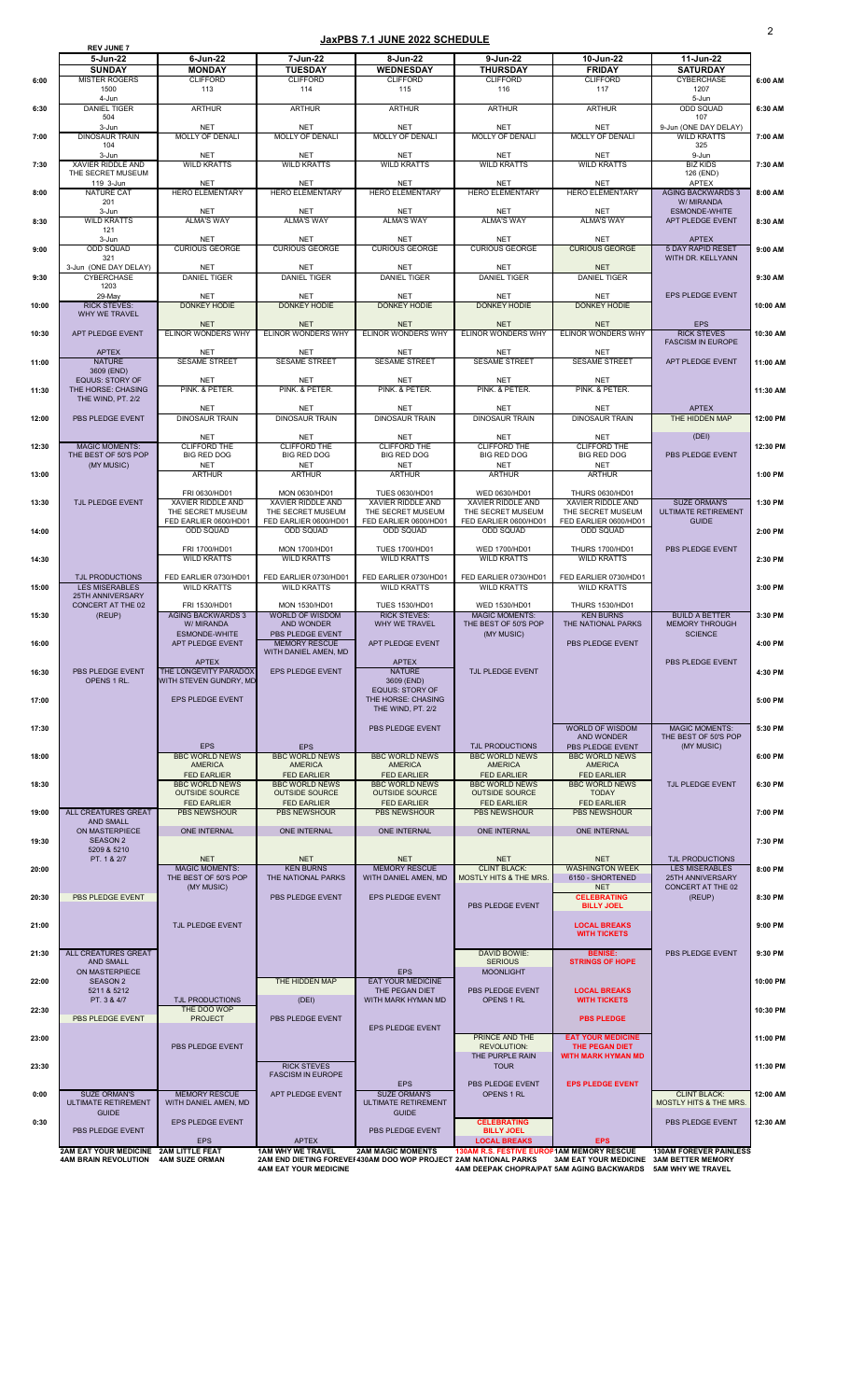|       | <b>REV JUNE 7</b>                              |                                             |                                               |                                                 |                                                |                                                   |                                            |          |       |
|-------|------------------------------------------------|---------------------------------------------|-----------------------------------------------|-------------------------------------------------|------------------------------------------------|---------------------------------------------------|--------------------------------------------|----------|-------|
|       | 12-Jun-22                                      | 13-Jun-22                                   | 14-Jun-22                                     | 15-Jun-22                                       | 16-Jun-22                                      | 17-Jun-22                                         | 18-Jun-22                                  |          |       |
| 6:00  | <b>SUNDAY</b><br><b>MISTER ROGERS</b>          | <b>MONDAY</b><br><b>CLIFFORD</b>            | <b>TUESDAY</b><br><b>CLIFFORD</b>             | <b>WEDNESDAY</b><br><b>CLIFFORD</b>             | <b>THURSDAY</b><br><b>CLIFFORD</b>             | <b>FRIDAY</b><br><b>CLIFFORD</b>                  | <b>SATURDAY</b><br><b>CYBERCHASE</b>       | 6:00 AM  | 6:00  |
|       | 1618                                           | 118                                         | 119                                           | 120                                             | 121                                            | 122                                               | 1304                                       |          |       |
|       | $11 - Jun$                                     |                                             |                                               |                                                 |                                                |                                                   | 12-Jun                                     |          |       |
| 6:30  | <b>DANIEL TIGER</b><br>314                     | <b>ARTHUR</b>                               | <b>ARTHUR</b>                                 | <b>ARTHUR</b>                                   | <b>ARTHUR</b>                                  | <b>ARTHUR</b>                                     | <b>ODD SQUAD</b><br>211                    | 6:30 AM  | 6:30  |
|       | 10-Jun                                         | <b>NET</b>                                  | <b>NET</b>                                    | <b>NET</b>                                      | <b>NET</b>                                     | <b>NET</b>                                        | 16-Jun (ONE DAY DELAY)                     |          |       |
| 7:00  | <b>DINOSAUR TRAIN</b><br>307                   | <b>MOLLY OF DENALI</b>                      | <b>MOLLY OF DENALI</b>                        | <b>MOLLY OF DENALI</b>                          | <b>MOLLY OF DENALI</b>                         | <b>MOLLY OF DENALI</b>                            | <b>WILD KRATTS</b><br>129                  | 7:00 AM  | 7:00  |
|       | 10-Jun                                         | <b>NET</b>                                  | <b>NET</b>                                    | <b>NET</b>                                      | <b>NET</b>                                     | <b>NET</b>                                        | 16-Jun                                     |          |       |
| 7:30  | <b>XAVIER RIDDLE AND</b>                       | <b>WILD KRATTS</b>                          | <b>WILD KRATTS</b>                            | <b>WILD KRATTS</b>                              | <b>WILD KRATTS</b>                             | <b>WILD KRATTS</b>                                | <b>BIZ KIDS</b>                            | 7:30 AM  | 7:30  |
|       | THE SECRET MUSEUM<br>116 10-Jun                | <b>NET</b>                                  | <b>NET</b>                                    | <b>NET</b>                                      | <b>NET</b>                                     | <b>NET</b>                                        | 201<br><b>APTEX</b>                        |          |       |
| 8:00  | <b>NATURE CAT</b>                              | <b>HERO ELEMENTARY</b>                      | <b>HERO ELEMENTARY</b>                        | <b>HERO ELEMENTARY</b>                          | <b>HERO ELEMENTARY</b>                         | <b>HERO ELEMENTARY</b>                            | <b>FONS &amp; PORTER</b>                   | 8:00 AM  | 8:00  |
|       | 203                                            |                                             |                                               |                                                 |                                                |                                                   | 3904                                       |          |       |
| 8:30  | 10-Jun<br><b>WILD KRATTS</b>                   | <b>NET</b><br><b>ALMA'S WAY</b>             | <b>NET</b><br><b>ALMA'S WAY</b>               | <b>NET</b><br><b>ALMA'S WAY</b>                 | <b>NET</b><br><b>ALMA'S WAY</b>                | <b>NET</b><br><b>ALMA'S WAY</b>                   | <b>NETA</b><br><b>BEST OF SEWING WITH</b>  | 8:30 AM  | 8:30  |
|       | 326                                            |                                             |                                               |                                                 |                                                |                                                   | <b>NANCY</b>                               |          |       |
|       | 10-Jun<br><b>ODD SQUAD</b>                     | <b>NET</b><br><b>CURIOUS GEORGE</b>         | <b>NET</b><br><b>CURIOUS GEORGE</b>           | <b>NET</b><br><b>CURIOUS GEORGE</b>             | <b>NET</b><br><b>CURIOUS GEORGE</b>            | <b>NET</b><br><b>CURIOUS GEORGE</b>               | 208 NETA<br><b>BEST OF THE JOY OF</b>      | 9:00 AM  | 9:00  |
| 9:00  | 323                                            |                                             |                                               |                                                 |                                                |                                                   | <b>PAINTING</b>                            |          |       |
|       | 10-Jun (ONE DAY DELAY)                         | <b>NET</b>                                  | <b>NET</b>                                    | <b>NET</b>                                      | <b>NET</b>                                     | <b>NET</b>                                        | 3818 APTEX                                 |          |       |
| 9:30  | <b>CYBERCHASE</b><br>1207                      | <b>DANIEL TIGER</b>                         | <b>DANIEL TIGER</b>                           | <b>DANIEL TIGER</b>                             | <b>DANIEL TIGER</b>                            | <b>DANIEL TIGER</b>                               | PAINTING AND TRAVEL<br><b>BANSEMERS</b>    | 9:30 AM  | 9:30  |
|       | 5-Jun                                          | <b>NET</b>                                  | <b>NET</b>                                    | <b>NET</b>                                      | <b>NET</b>                                     | <b>NET</b>                                        | <b>708 NETA</b>                            |          |       |
| 10:00 | <b>FOREVER PAINLESS</b><br><b>WITH MIRANDA</b> | <b>DONKEY HODIE</b>                         | <b>DONKEY HODIE</b>                           | <b>DONKEY HODIE</b>                             | <b>DONKEY HODIE</b>                            | DONKEY HODIE                                      | <b>GROWING BOLDER</b><br>705               | 10:00 AM | 10:00 |
|       | <b>ESMONDE-WHITE</b>                           | <b>NET</b>                                  | <b>NET</b>                                    | <b>NET</b>                                      | <b>NET</b>                                     | <b>NET</b>                                        | <b>APTEX</b>                               |          |       |
| 10:30 |                                                | <b>ELINOR WONDERS WHY</b>                   | <b>ELINOR WONDERS WHY</b>                     | <b>ELINOR WONDERS WHY</b>                       | ELINOR WONDERS WHY                             | ELINOR WONDERS WHY                                | <b>RICK STEVES EUROPE</b>                  | 10:30 AM | 10:30 |
|       | APT PLEDGE EVENT                               | <b>NET</b>                                  | <b>NET</b>                                    | <b>NET</b>                                      | <b>NET</b>                                     | <b>NET</b>                                        | 801<br><b>APTEX</b>                        |          |       |
| 11:00 |                                                | <b>SESAME STREET</b>                        | <b>SESAME STREET</b>                          | <b>SESAME STREET</b>                            | <b>SESAME STREET</b>                           | <b>SESAME STREET</b>                              | REAL ROAD ADVENTURES 11:00 AM              |          | 11:00 |
|       |                                                |                                             |                                               |                                                 |                                                |                                                   | 106 (END)                                  |          |       |
| 11:30 | <b>APTEX</b><br>THE LONGEVITY PARADOX          | <b>NET</b><br>PINK. & PETER.                | <b>NET</b><br>PINK. & PETER.                  | <b>NET</b><br>PINK. & PETER.                    | <b>NET</b><br>PINK. & PETER.                   | <b>NET</b><br>PINK. & PETER.                      | <b>APTEX</b><br><b>SAMANTHA BROWN'S</b>    | 11:30 AM | 11:30 |
|       | WITH STEVEN GUNDRY, MD                         |                                             |                                               |                                                 |                                                |                                                   | PLACES TO LOVE                             |          |       |
| 12:00 | EPS PLEDGE EVENT                               | <b>NET</b><br><b>DINOSAUR TRAIN</b>         | <b>NET</b><br><b>DINOSAUR TRAIN</b>           | <b>NET</b><br><b>DINOSAUR TRAIN</b>             | <b>NET</b><br><b>DINOSAUR TRAIN</b>            | <b>NET</b><br><b>DINOSAUR TRAIN</b>               | 502 APTEX<br>THIS OLD HOUSE                | 12:00 PM | 12:00 |
|       |                                                |                                             |                                               |                                                 |                                                |                                                   | 4331                                       |          |       |
|       |                                                | <b>NET</b>                                  | <b>NET</b>                                    | <b>NET</b>                                      | <b>NET</b>                                     | <b>NET</b>                                        | 28-May                                     |          |       |
| 12:30 |                                                | <b>CLIFFORD THE</b><br><b>BIG RED DOG</b>   | <b>CLIFFORD THE</b><br><b>BIG RED DOG</b>     | <b>CLIFFORD THE</b><br><b>BIG RED DOG</b>       | <b>CLIFFORD THE</b><br><b>BIG RED DOG</b>      | <b>CLIFFORD THE</b><br><b>BIG RED DOG</b>         | <b>ASK THIS OLD HOUSE</b><br>2031          | 12:30 PM | 12:30 |
|       | <b>EPS</b>                                     | <b>NET</b>                                  | <b>NET</b>                                    | <b>NET</b>                                      | <b>NET</b>                                     | <b>NET</b>                                        | 28-May                                     |          |       |
| 13:00 | THE BLACK CHURCH:<br>THIS IS OUR               | <b>ARTHUR</b>                               | <b>ARTHUR</b>                                 | <b>ARTHUR</b>                                   | <b>ARTHUR</b>                                  | <b>ARTHUR</b>                                     | <b>ANTIQUES ROADSHOW</b><br>2215           | 1:00 PM  | 13:00 |
|       | STORY, THIS                                    | FRI 0630/HD01                               | MON 0630/HD01                                 | <b>TUES 0630/HD01</b>                           | WED 0630/HD01                                  | <b>THURS 0630/HD01</b>                            | <b>GREEN BAY</b>                           |          |       |
| 13:30 | <b>IS OUR SONG</b><br>101/102                  | XAVIER RIDDLE AND<br>THE SECRET MUSEUM      | <b>XAVIER RIDDLE AND</b><br>THE SECRET MUSEUM | XAVIER RIDDLE AND<br>THE SECRET MUSEUM          | XAVIER RIDDLE AND<br>THE SECRET MUSEUM         | XAVIER RIDDLE AND<br>THE SECRET MUSEUM            | HOUR <sub>3</sub>                          | 1:30 PM  | 13:30 |
|       |                                                | FED EARLIER 0600/HD01                       | FED EARLIER 0600/HD01                         | FED EARLIER 0600/HD01                           | FED EARLIER 0600/HD01                          | FED EARLIER 0600/HD01                             | 13-Jun                                     |          |       |
| 14:00 |                                                | <b>ODD SQUAD</b>                            | <b>ODD SQUAD</b>                              | <b>ODD SQUAD</b>                                | <b>ODD SQUAD</b>                               | <b>ODD SQUAD</b>                                  | <b>KEVIN BELTON'S</b>                      | 2:00 PM  | 14:00 |
|       |                                                | FRI 1700/HD01                               | MON 1700/HD01                                 | <b>TUES 1700/HD01</b>                           | WED 1700/HD01                                  | <b>THURS 1700/HD01</b>                            | <b>COOKIN' LOUISIANA</b><br>112 APTEX      |          |       |
| 14:30 | PBS PLEDGE EVENTS                              | <b>WILD KRATTS</b>                          | <b>WILD KRATTS</b>                            | <b>WILD KRATTS</b>                              | <b>WILD KRATTS</b>                             | <b>WILD KRATTS</b>                                | <b>KITCHEN QUEENS:</b>                     | 2:30 PM  | 14:30 |
|       | <b>OPENS 1 RL</b><br>(DEI/JUNETEENTH)          | FED EARLIER 0730/HD01                       | FED EARLIER 0730/HD01                         | FED EARLIER 0730/HD01                           | FED EARLIER 0730/HD01                          | FED EARLIER 0730/HD01                             | <b>NEW ORLEANS</b><br>114 APTEX            |          |       |
| 15:00 |                                                | <b>WILD KRATTS</b>                          | <b>WILD KRATTS</b>                            | <b>WILD KRATTS</b>                              | <b>WILD KRATTS</b>                             | <b>WILD KRATTS</b>                                | PATI'S MEXICAN TABLE                       | 3:00 PM  | 15:00 |
|       |                                                |                                             |                                               |                                                 |                                                |                                                   | 910 (END)                                  |          |       |
| 15:30 |                                                | FRI 1530/HD01<br><b>KEVIN BELTON'S</b>      | MON 1530/HD01<br>THE FARMER AND               | <b>TUES 1530/HD01</b><br><b>LIDIA'S KITCHEN</b> | WED 1530/HD01<br>PAINTING AND TRAVEL           | <b>THURS 1530/HD01</b><br><b>ROADFOOD</b>         | <b>APTEX</b><br><b>COOK'S COUNTRY</b>      | 3:30 PM  | 15:30 |
|       |                                                | <b>COOKIN' LOUISIANA</b>                    | THE FOODIE                                    | 904                                             | <b>W/THE BANSEMERS</b>                         | 105 (DEI)                                         | 1203                                       |          |       |
|       |                                                | 116 APTEX<br><b>AMERICA'S TEST</b>          | <b>204 NETA</b>                               | <b>APTEX</b>                                    | 710 NETA<br>BEST OF THE JOY OF                 | <b>APTEX</b><br><b>TELL ME MORE WITH</b>          | <b>APTEX</b>                               |          |       |
| 16:00 |                                                | <b>KITCHEN</b>                              | <b>GROWING A GREENER</b><br><b>WORLD</b>      | <b>COOK'S COUNTRY</b><br>1206                   | <b>PAINTING</b>                                | <b>KELLY CORRIGAN</b>                             | <b>AMERICA'S TEST</b><br><b>KITCHEN</b>    | 4:00 PM  | 16:00 |
|       |                                                | <b>2219 APTEX</b>                           | 1005 APTEX                                    | <b>APTEX</b>                                    | 3819 APTEX                                     | 309 PBS PLUS                                      | 2218 APTEX                                 |          |       |
| 16:30 |                                                | <b>RICK STEVES EUROPE</b><br>405            | <b>RICK STEVES EUROPE</b><br>406              | <b>RICK STEVES EUROPE</b><br>407                | <b>RICK STEVES EUROPE</b><br>408               | <b>RICK STEVES EUROPE</b><br>409                  | <b>ROADFOOD</b><br>104 (DEI)               | 4:30 PM  | 16:30 |
|       |                                                | <b>APTEX</b>                                | APTEX                                         | <b>APTEX</b>                                    | <b>APTEX</b>                                   | <b>APTEX</b>                                      | APTEX                                      |          |       |
| 17:00 |                                                | <b>ANTIQUES ROADSHOW</b><br>2213            | 10 HOMES THAT<br><b>CHANGED AMERICA</b>       | 10 MODERN MARVELS<br><b>THAT CHANGED</b>        | <b>10 PARKS THAT</b><br><b>CHANGED AMERICA</b> | <b>10 STREETS THAT</b><br><b>CHANGED AMERICA</b>  | <b>LIDIA'S KITCHEN</b><br>902              | 5:00 PM  | 17:00 |
|       |                                                | <b>GREEN BAY</b>                            |                                               | <b>AMERICA</b>                                  |                                                |                                                   | <b>APTEX</b>                               |          |       |
| 17:30 |                                                | HOUR <sub>1</sub>                           |                                               |                                                 |                                                |                                                   | <b>CHRISTOPHER KIMBALL'S</b>               | 5:30 PM  | 17:30 |
|       |                                                | 6-Jun                                       |                                               | 6-Jun                                           |                                                |                                                   | MILK STREET TV<br>508 APTEX                |          |       |
| 18:00 |                                                | <b>BBC WORLD NEWS</b>                       | <b>BBC WORLD NEWS</b>                         | <b>BBC WORLD NEWS</b>                           | <b>BBC WORLD NEWS</b>                          | <b>BBC WORLD NEWS</b>                             | <b>ANTIQUES ROADSHOW</b>                   | 6:00 PM  | 18:00 |
|       |                                                | <b>AMERICA</b>                              | <b>AMERICA</b>                                | <b>AMERICA</b>                                  | <b>AMERICA</b>                                 | <b>AMERICA</b>                                    | 2215                                       |          |       |
| 18:30 |                                                | <b>FED EARLIER</b><br><b>BBC WORLD NEWS</b> | <b>FED EARLIER</b><br><b>BBC WORLD NEWS</b>   | <b>FED EARLIER</b><br><b>BBC WORLD NEWS</b>     | <b>FED EARLIER</b><br><b>BBC WORLD NEWS</b>    | <b>FED EARLIER</b><br><b>BBC WORLD NEWS</b>       | <b>GREEN BAY</b><br>HOUR 3                 | 6:30 PM  | 18:30 |
|       |                                                | <b>OUTSIDE SOURCE</b>                       | <b>OUTSIDE SOURCE</b>                         | <b>OUTSIDE SOURCE</b>                           | <b>OUTSIDE SOURCE</b>                          | <b>TODAY</b>                                      |                                            |          |       |
| 19:00 | <b>ALL CREATURES GREAT</b>                     | <b>FED EARLIER</b><br><b>PBS NEWSHOUR</b>   | <b>FED EARLIER</b><br><b>PBS NEWSHOUR</b>     | <b>FED EARLIER</b><br><b>PBS NEWSHOUR</b>       | <b>FED EARLIER</b><br><b>PBS NEWSHOUR</b>      | <b>FED EARLIER</b><br><b>PBS NEWSHOUR</b>         | 13-Jun<br><b>FATHER BROWN</b>              | 7:00 PM  | 19:00 |
|       | <b>AND SMALL</b>                               |                                             |                                               |                                                 |                                                |                                                   | 198 (S9)                                   |          |       |
| 19:30 | ON MASTERPIECE<br><b>SEASON 2</b>              |                                             |                                               |                                                 |                                                |                                                   | THE WAYWARD GIRLS<br>PT. 8/10              | 7:30 PM  | 19:30 |
|       | 5213 & 5214                                    |                                             |                                               |                                                 |                                                |                                                   |                                            |          |       |
|       | PT. 5 & 6/7                                    | <b>NET</b>                                  | <b>NET</b>                                    | <b>NET</b>                                      | <b>NET</b>                                     | <b>NET</b>                                        | <b>BBC</b>                                 |          |       |
| 20:00 |                                                | <b>ANTIQUES ROADSHOW</b><br>2215            | <b>FINDING YOUR ROOTS</b><br>604              | <b>NATURE</b><br>3711                           | <b>CELEBRATING</b><br><b>BILLY JOEL</b>        | <b>WASHINGTON WEEK</b><br>6151                    | <b>MIDSOMER MURDERS</b><br>1906 (S19)      | 8:00 PM  | 20:00 |
|       | PBS PLEDGE EVENT                               | <b>GREEN BAY</b>                            | THIS LAND IS MY LAND                          | <b>WILD FLORIDA</b>                             |                                                | <b>NET</b>                                        | <b>LAST MAN OUT</b>                        |          |       |
| 20:30 |                                                | HOUR <sub>3</sub>                           | (DEI)                                         | (FL CONTENT)                                    | <b>LOCAL BREAKS</b><br><b>WITH TICKETS</b>     | <b>FIRING LINE WITH</b><br><b>MARGARET HOOVER</b> | PT. 2/2                                    | 8:30 PM  | 20:30 |
|       |                                                | <b>NET</b>                                  | <b>NET</b>                                    | <b>NET</b>                                      |                                                | <b>NET - 551</b>                                  | <b>APTSY</b>                               |          |       |
| 21:00 |                                                | <b>ANTIQUES ROADSHOW</b><br>2216            | <b>AMERICAN MASTERS</b><br>3502               | <b>NOVA</b><br>4701                             | <b>RED, WHITE AND ROCK</b>                     | <b>GREAT PERFORMANCES</b><br>AT THE MET           | <b>DEATH IN PARADISE</b>                   | 9:00 PM  | 21:00 |
|       |                                                | <b>NEWPORT</b>                              | <b>BRIAN WILSON:</b>                          | POLAR EXTREMES                                  | (MY MUSIC)                                     | 1605                                              | 123( S3)<br>PT. 7/8                        |          |       |
| 21:30 | <b>ALL CREATURES GREAT</b>                     | HOUR <sub>1</sub>                           | <b>LONG PROMISED ROAD</b>                     |                                                 |                                                | <b>RIGOLETTO</b>                                  |                                            | 9:30 PM  | 21:30 |
|       | <b>AND SMALL</b><br>ON MASTERPIECE             | <b>NET</b>                                  | (DEI/HEALTH &<br><b>WELLNESS)</b>             |                                                 | <b>PBS PLEDGE EVENT</b>                        |                                                   | <b>BBC</b>                                 |          |       |
| 22:00 | <b>SEASON 2</b>                                | <b>TRUE COLORS: LGBTQ+</b>                  |                                               |                                                 | <b>OPENS 1 RL</b>                              |                                                   | <b>GRANTCHESTER</b>                        | 10:00 PM | 22:00 |
|       | 5215 (END)                                     | <b>OUR STORIES, OUR</b>                     |                                               |                                                 | (EXPIRING)                                     |                                                   | <b>SEASON 3</b>                            |          |       |
| 22:30 | PT. 7/7<br>PBS PLEDGE EVENT                    | <b>SONGS</b>                                | <b>NET</b><br>60S POP,                        |                                                 |                                                |                                                   | ON MASTERPIECE<br>4727                     | 10:30 PM | 22:30 |
|       |                                                | (DEI/LGBTQ PRIDE)                           | <b>ROCK AND SOUL</b>                          |                                                 |                                                |                                                   | PT. 3/7                                    |          |       |
| 23:00 | ENDEAVOUR:                                     |                                             |                                               | <b>NET</b><br>THE GREAT POLAR                   |                                                |                                                   | <b>AUSTIN CITY LIMITS</b>                  | 11:00 PM | 23:00 |
|       | THE EVOLUTION                                  | PBS PLEDGE EVENT                            | TJL PLEDGE EVENT                              | <b>BEAR FEAST</b>                               |                                                |                                                   | 4612                                       |          |       |
|       |                                                |                                             |                                               |                                                 |                                                | <b>NET</b>                                        | <b>TEXAS ICONS: JERRY</b>                  |          |       |
| 23:30 | PBS PLEDGE EVENT                               |                                             |                                               |                                                 | <b>DAVID HOLT'S STATE</b><br><b>OF MUSIC</b>   | <b>BEYOND THE CANVAS</b><br>303 - ART, TO CHANGE  | JEFF WALKER AND BILLY<br><b>JOE SHAVER</b> | 11:30 PM | 23:30 |
|       |                                                |                                             |                                               |                                                 | 606 (END) PBS PLUS                             | THE WORLD 3-Jun                                   | 11-Jun                                     |          |       |
| 0:00  |                                                | <b>PBS NEWSHOUR</b>                         |                                               | <b>PBS NEWSHOUR</b>                             | <b>PBS NEWSHOUR</b>                            | <b>PBS NEWSHOUR</b>                               | <b>NIGHTMARE</b><br><b>THEATRE</b>         | 12:00 AM | 0:00  |
|       |                                                |                                             | <b>TJL</b>                                    |                                                 |                                                |                                                   | 204                                        |          |       |
| 0:30  | <b>MEMORY RESCUE</b><br>WITH DANIEL AMEN, MD   |                                             | <b>PBS NEWSHOUR</b>                           |                                                 |                                                |                                                   | <b>LAST MAN ON EARTH</b><br>PT. 4/13       | 12:30 AM | 0:30  |
|       | EPS PLEDGE EVENT                               | <b>RECORD EARLIER</b>                       | <b>RECORD EARLIER</b>                         | <b>RECORD EARLIER</b>                           | <b>RECORD EARLIER</b>                          | <b>RECORD EARLIER</b>                             | <b>WSRE</b>                                |          |       |
|       | <b>230AM LONGEVITY PARADO</b>                  | AMANPOUR AT 1AM                             | <b>AMANPOUR AT 1:30AM</b>                     | <b>AMANPOUR AT 1AM</b>                          | <b>AMANPOUR AT 1AM</b>                         | AMANPOUR AT 1AM                                   | <b>ENDS 2AM</b>                            |          |       |
|       | <b>4AM EAT YOUR MEDICINE</b>                   |                                             | <b>FLAG DAY</b>                               |                                                 |                                                |                                                   |                                            |          |       |

NATIONAL PLEDGE

PERIOD ENDS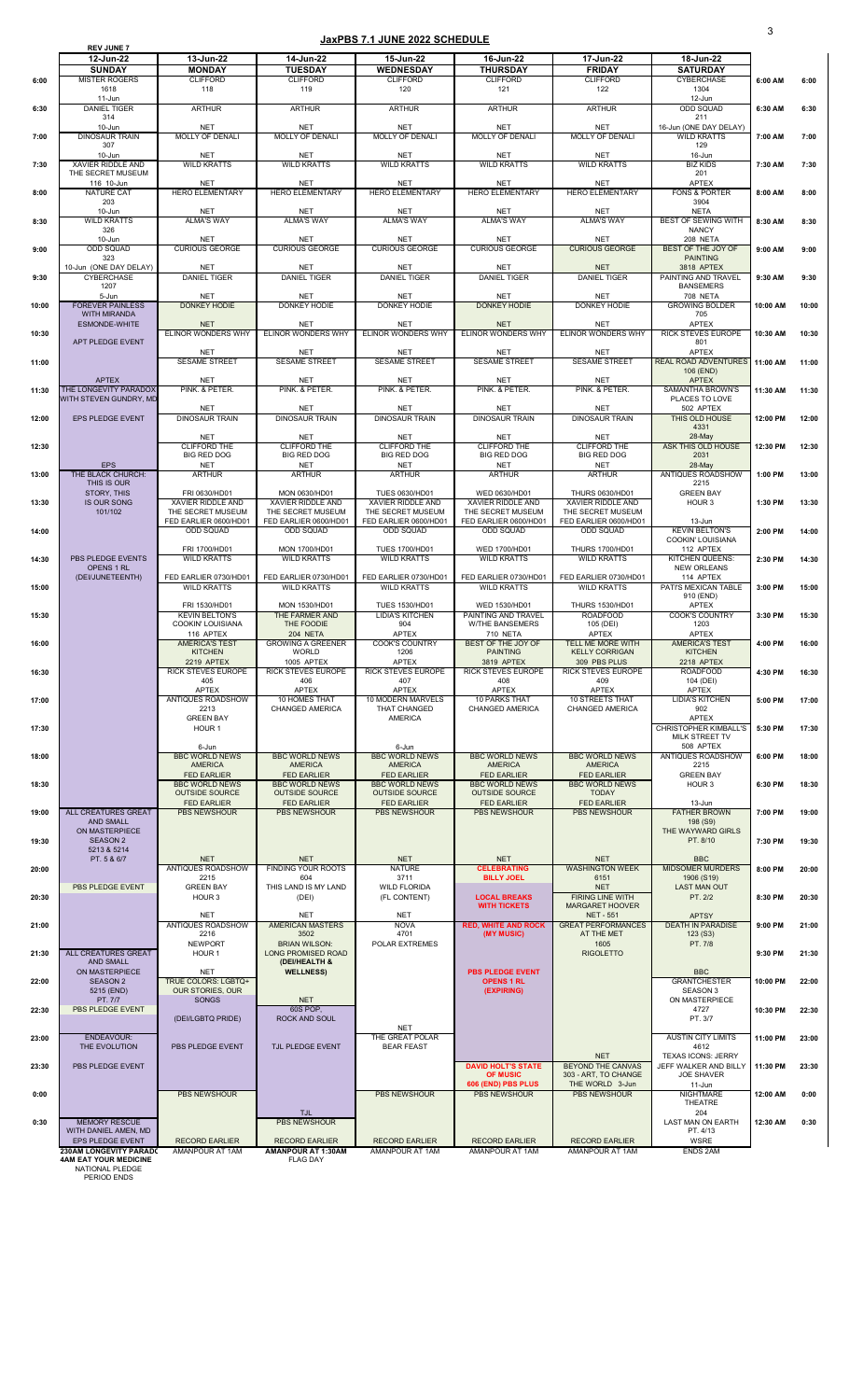| <b>REV JUNE 7</b>                             |                                                         |                                                     |                                                    |                                                |                                                   |                                                       |          |
|-----------------------------------------------|---------------------------------------------------------|-----------------------------------------------------|----------------------------------------------------|------------------------------------------------|---------------------------------------------------|-------------------------------------------------------|----------|
| 19-Jun-22                                     | 20-Jun-22                                               | 21-Jun-22                                           | 22-Jun-22                                          | 23-Jun-22                                      | 24-Jun-22                                         | 25-Jun-22                                             |          |
| <b>SUNDAY</b>                                 | <b>MONDAY</b>                                           | <b>TUESDAY</b>                                      | <b>WEDNESDAY</b>                                   | <b>THURSDAY</b>                                | <b>FRIDAY</b>                                     | <b>SATURDAY</b>                                       |          |
| <b>MISTER ROGERS</b><br>1481                  | <b>CLIFFORD</b><br>123                                  | <b>CLIFFORD</b><br>124                              | <b>CLIFFORD</b><br>125                             | <b>CLIFFORD</b><br>126                         | <b>CLIFFORD</b><br>127                            | <b>CYBERCHASE</b><br>705                              | 6:00 AM  |
| 18-Jun                                        |                                                         |                                                     |                                                    |                                                |                                                   | 19-Jun                                                |          |
| <b>DANIEL TIGER</b>                           | <b>ARTHUR</b>                                           | <b>ARTHUR</b>                                       | <b>ARTHUR</b>                                      | <b>ARTHUR</b>                                  | <b>ARTHUR</b>                                     | <b>ODD SQUAD</b>                                      | 6:30 AM  |
| 108<br>17-Jun                                 | <b>NET</b>                                              | <b>NET</b>                                          | <b>NET</b>                                         | <b>NET</b>                                     | <b>NET</b>                                        | 212<br>23-Jun (ONE DAY DELAY)                         |          |
| <b>DINOSAUR TRAIN</b>                         | <b>MOLLY OF DENALI</b>                                  | <b>MOLLY OF DENALI</b>                              | <b>MOLLY OF DENALI</b>                             | <b>MOLLY OF DENALI</b>                         | <b>MOLLY OF DENALI</b>                            | <b>WILD KRATTS</b>                                    | 7:00 AM  |
| 508                                           |                                                         |                                                     |                                                    |                                                |                                                   | 128                                                   |          |
| 17-Jun                                        | <b>NET</b>                                              | <b>NET</b>                                          | <b>NET</b>                                         | <b>NET</b>                                     | <b>NET</b>                                        | 23-Jun                                                |          |
| <b>XAVIER RIDDLE AND</b><br>THE SECRET MUSEUM | <b>WILD KRATTS</b>                                      | <b>WILD KRATTS</b>                                  | <b>WILD KRATTS</b>                                 | <b>WILD KRATTS</b>                             | <b>WILD KRATTS</b>                                | <b>BIZ KIDS</b><br>202                                | 7:30 AM  |
| 121 17-Jun                                    | <b>NET</b>                                              | <b>NET</b>                                          | <b>NET</b>                                         | <b>NET</b>                                     | <b>NET</b>                                        | <b>APTEX</b>                                          |          |
| <b>NATURE CAT</b>                             | <b>HERO ELEMENTARY</b>                                  | <b>HERO ELEMENTARY</b>                              | <b>HERO ELEMENTARY</b>                             | <b>HERO ELEMENTARY</b>                         | <b>HERO ELEMENTARY</b>                            | <b>FONS &amp; PORTER</b>                              | 8:00 AM  |
| 206<br>17-Jun                                 | <b>NET</b>                                              | <b>NET</b>                                          | <b>NET</b>                                         | <b>NET</b>                                     | <b>NET</b>                                        | 3905<br><b>NETA</b>                                   |          |
| <b>WILD KRATTS</b>                            | <b>ALMA'S WAY</b>                                       | <b>ALMA'S WAY</b>                                   | <b>ALMA'S WAY</b>                                  | <b>ALMA'S WAY</b>                              | <b>ALMA'S WAY</b>                                 | <b>BEST OF SEWING WITH</b>                            | 8:30 AM  |
| 123                                           |                                                         |                                                     |                                                    |                                                |                                                   | <b>NANCY</b>                                          |          |
| 17-Jun                                        | <b>NET</b>                                              | <b>NET</b>                                          | <b>NET</b>                                         | <b>NET</b>                                     | <b>NET</b>                                        | 209 NETA                                              |          |
| <b>ODD SQUAD</b>                              | <b>CURIOUS GEORGE</b>                                   | <b>CURIOUS GEORGE</b>                               | <b>DANIEL TIGER'S</b>                              | <b>CURIOUS GEORGE</b>                          | <b>CURIOUS GEORGE</b>                             | <b>BEST OF THE JOY OF</b>                             | 9:00 AM  |
| 108<br>17-Jun (ONE DAY DELAY)                 | <b>NET</b>                                              | <b>NET</b>                                          | <b>NEIGHBORHOOD:</b><br><b>DANIEL VISITS A NEW</b> | <b>NET</b>                                     | <b>NET</b>                                        | <b>PAINTING</b><br>3819 APTEX                         |          |
| <b>CYBERCHASE</b>                             | <b>DANIEL TIGER'S</b>                                   | <b>DANIEL TIGER</b>                                 | <b>NEIGHBORHOOD</b>                                | <b>DANIEL TIGER</b>                            | <b>DANIEL TIGER'S</b>                             | PAINTING AND TRAVEL                                   | 9:30 AM  |
| 1304                                          | <b>NEIGHBORHOOD:</b>                                    |                                                     |                                                    |                                                | <b>NEIGHBORHOOD:</b>                              | <b>BANSEMERS</b>                                      |          |
| 12-Jun                                        | <b>DANIEL VISITS A NEW</b>                              | <b>NET</b>                                          | <b>NET</b>                                         | <b>NET</b>                                     | <b>DANIEL VISITS A NEW</b>                        | <b>709 NETA</b>                                       |          |
| <b>FLORIDA</b><br><b>CROSSROADS</b>           | <b>NEIGHBORHOOD</b>                                     | <b>DONKEY HODIE</b>                                 | <b>DONKEY HODIE</b>                                | <b>DONKEY HODIE</b>                            | <b>NEIGHBORHOOD</b>                               | <b>GROWING BOLDER</b><br>706                          | 10:00 AM |
|                                               | <b>NET</b>                                              | <b>NET</b>                                          | <b>NET</b>                                         | <b>NET</b>                                     | <b>NET</b>                                        | <b>APTEX</b>                                          |          |
| <b>FLORIDA</b>                                | ELINOR WONDERS WHY                                      | ELINOR WONDERS WHY                                  | <b>ELINOR WONDERS WHY</b>                          | ELINOR WONDERS WHY                             | <b>ELINOR WONDERS WHY</b>                         | <b>RICK STEVES EUROPE</b>                             | 10:30 AM |
| <b>FRONTIERS</b>                              |                                                         |                                                     |                                                    |                                                |                                                   | 802                                                   |          |
| <b>NATURE</b>                                 | <b>NET</b><br><b>SESAME STREET</b>                      | <b>NET</b><br><b>SESAME STREET</b>                  | <b>NET</b><br><b>SESAME STREET</b>                 | <b>NET</b><br><b>SESAME STREET</b>             | <b>NET</b><br><b>SESAME STREET</b>                | <b>APTEX</b><br><b>CENTRAL FLORIDA</b>                | 11:00 AM |
| 3711                                          |                                                         |                                                     |                                                    |                                                |                                                   | <b>ROAD TRIP</b>                                      |          |
| <b>WILD FLORIDA</b>                           | <b>NET</b>                                              | <b>NET</b>                                          | <b>NET</b>                                         | <b>NET</b>                                     | <b>NET</b>                                        | <b>101 - WUCF</b>                                     |          |
|                                               | PINK. & PETER.                                          | PINK. & PETER.                                      | PINK. & PETER.                                     | PINK. & PETER.                                 | PINK. & PETER.                                    | ON THE TOWN IN THE                                    | 11:30 AM |
| $15 - Jun$                                    | <b>NET</b>                                              | <b>NET</b>                                          | <b>NET</b>                                         | <b>NET</b>                                     | <b>NET</b>                                        | <b>PALM BEACHES</b><br>3 - SFPBS (DEI/LGBTQ PRIDE)    |          |
| <b>RECONSTRUCTION:</b>                        | <b>DINOSAUR TRAIN</b>                                   | <b>DINOSAUR TRAIN</b>                               | <b>DINOSAUR TRAIN</b>                              | <b>DINOSAUR TRAIN</b>                          | <b>DINOSAUR TRAIN</b>                             | THIS OLD HOUSE                                        | 12:00 PM |
| <b>AMERICA AFTER</b>                          |                                                         |                                                     |                                                    |                                                |                                                   | 4332                                                  |          |
| THE CIVIL WAR                                 | <b>NET</b>                                              | <b>NET</b>                                          | <b>NET</b>                                         | <b>NET</b>                                     | <b>NET</b>                                        | 4-Jun                                                 |          |
| 101 & 102<br>(DEI/JUNETEENTH)                 | <b>CLIFFORD THE</b><br><b>BIG RED DOG</b>               | <b>CLIFFORD THE</b><br><b>BIG RED DOG</b>           | <b>CLIFFORD THE</b><br><b>BIG RED DOG</b>          | <b>CLIFFORD THE</b><br><b>BIG RED DOG</b>      | <b>CLIFFORD THE</b><br><b>BIG RED DOG</b>         | ASK THIS OLD HOUSE<br>2032                            | 12:30 PM |
|                                               | <b>NET</b>                                              | <b>NET</b>                                          | <b>NET</b>                                         | <b>NET</b>                                     | <b>NET</b>                                        | 4-Jun                                                 |          |
|                                               | <b>ARTHUR</b>                                           | <b>ARTHUR</b>                                       | <b>ARTHUR</b>                                      | <b>ARTHUR</b>                                  | <b>ARTHUR</b>                                     | <b>ANTIQUES ROADSHOW</b>                              | 1:00 PM  |
| PBS PLEDGE EVENT                              |                                                         |                                                     |                                                    |                                                |                                                   | 2217                                                  |          |
|                                               | FRI 0630/HD01                                           | MON 0630/HD01                                       | <b>TUES 0630/HD01</b>                              | WED 0630/HD01                                  | <b>THURS 0630/HD01</b>                            | <b>NEWPORT</b>                                        |          |
|                                               | XAVIER RIDDLE AND<br>THE SECRET MUSEUM                  | XAVIER RIDDLE AND<br>THE SECRET MUSEUM              | <b>XAVIER RIDDLE AND</b><br>THE SECRET MUSEUM      | <b>XAVIER RIDDLE AND</b><br>THE SECRET MUSEUM  | XAVIER RIDDLE AND<br>THE SECRET MUSEUM            | HOUR <sub>2</sub>                                     | 1:30 PM  |
|                                               | FED EARLIER 0600/HD01                                   | FED EARLIER 0600/HD01                               | FED EARLIER 0600/HD01                              | FED EARLIER 0600/HD01                          | FED EARLIER 0600/HD01                             | 20-Jun                                                |          |
|                                               | <b>ODD SQUAD</b>                                        | <b>ODD SQUAD</b>                                    | <b>ODD SQUAD</b>                                   | <b>ODD SQUAD</b>                               | <b>ODD SQUAD</b>                                  | <b>KEVIN BELTON'S</b>                                 | 2:00 PM  |
|                                               | FRI 1700/HD01                                           | <b>MON 1700/HD01</b>                                | <b>TUES 1700/HD01</b>                              | WED 1700/HD01                                  | <b>THURS 1700/HD01</b>                            | <b>COOKIN' LOUISIANA</b><br>113 APTEX                 |          |
|                                               | <b>WILD KRATTS</b>                                      | <b>WILD KRATTS</b>                                  | <b>WILD KRATTS</b>                                 | <b>WILD KRATTS</b>                             | <b>WILD KRATTS</b>                                | <b>KITCHEN QUEENS:</b>                                | 2:30 PM  |
|                                               |                                                         |                                                     |                                                    |                                                |                                                   | <b>NEW ORLEANS</b>                                    |          |
|                                               | FED EARLIER 0730/HD01                                   | FED EARLIER 0730/HD01                               | FED EARLIER 0730/HD01                              | FED EARLIER 0730/HD01                          | FED EARLIER 0730/HD01                             | 115 APTEX                                             |          |
|                                               | <b>WILD KRATTS</b>                                      | <b>WILD KRATTS</b>                                  | <b>WILD KRATTS</b>                                 | <b>WILD KRATTS</b>                             | <b>WILD KRATTS</b>                                | PATI'S MEXICAN TABLE<br>1001                          | 3:00 PM  |
|                                               | FRI 1530/HD01                                           | MON 1530/HD01                                       | <b>TUES 1530/HD01</b>                              | WED 1530/HD01                                  | <b>THURS 1530/HD01</b>                            | <b>APTEX</b>                                          |          |
|                                               | <b>KEVIN BELTON'S</b>                                   | THE FARMER AND                                      | <b>LIDIA'S KITCHEN</b>                             | PAINTING AND TRAVEL                            | <b>ROADFOOD</b>                                   | <b>COOK'S COUNTRY</b>                                 | 3:30 PM  |
|                                               | <b>COOKIN' LOUISIANA</b>                                | THE FOODIE                                          | 905                                                | <b>W/THE BANSEMERS</b>                         | 106                                               | 1204                                                  |          |
|                                               | 117 APTEX                                               | <b>205 NETA</b>                                     | <b>APTEX</b>                                       | 711 NETA                                       | <b>APTEX</b>                                      | <b>APTEX</b>                                          |          |
|                                               | <b>AMERICA'S TEST</b><br><b>KITCHEN</b>                 | <b>GROWING A GREENER</b><br><b>WORLD</b>            | <b>COOK'S COUNTRY</b><br>1207                      | BEST OF THE JOY OF<br><b>PAINTING</b>          | <b>TELL ME MORE WITH</b><br><b>KELLY CORRIGAN</b> | <b>AMERICA'S TEST</b><br><b>KITCHEN</b>               | 4:00 PM  |
|                                               | <b>2220 APTEX</b>                                       | 1006 APTEX                                          | <b>APTEX</b>                                       | 3820 APTEX                                     | 310 (END) PBS PLUS                                | <b>2219 APTEX</b>                                     |          |
|                                               | <b>RICK STEVES EUROPE</b>                               | <b>RICK STEVES EUROPE</b>                           | <b>RICK STEVES EUROPE</b>                          | <b>RICK STEVES EUROPE</b>                      | <b>RICK STEVES EUROPE</b>                         | <b>ROADFOOD</b>                                       | 4:30 PM  |
|                                               | 410                                                     | 411 (END)                                           | 602                                                | 603                                            | 604                                               | 105 (DEI)                                             |          |
|                                               | <b>APTEX</b><br><b>FINDING YOUR ROOTS</b>               | APTEX<br><b>CRAFT IN AMERICA</b>                    | APTEX<br><b>RICK STEVES</b>                        | <b>APTEX</b><br><b>PLANET CALIFORNIA</b>       | <b>APTEX</b><br><b>NOVA</b>                       | APTEX<br><b>LIDIA'S KITCHEN</b>                       | 5:00 PM  |
|                                               | 604                                                     | 101                                                 | ANDALUCIA:                                         | 101                                            | 4619                                              | 903                                                   |          |
|                                               | THIS LAND IS MY LAND                                    | <b>MEMORY</b>                                       | <b>SOUTHERN SPAIN</b>                              | <b>RIVERS OF GOLD</b>                          | <b>LOOK WHO'S DRIVING</b>                         | <b>APTEX</b>                                          |          |
| <b>TRAINING FOR FREEDOM</b>                   | (DEI)                                                   |                                                     |                                                    | PT. 1/2                                        |                                                   | <b>CHRISTOPHER KIMBALL'S</b><br><b>MILK STREET TV</b> | 5:30 PM  |
| (DEI/JUNETEENTH)<br>APTEX 19-Jun              | 14-Jun                                                  |                                                     | <b>APTEX</b>                                       | 22-Jun                                         | 22-Jun                                            | 509 APTEX                                             |          |
| <b>FATHER BROWN</b>                           | <b>BBC WORLD NEWS</b>                                   | <b>BBC WORLD NEWS</b>                               | <b>BBC WORLD NEWS</b>                              | <b>BBC WORLD NEWS</b>                          | <b>BBC WORLD NEWS</b>                             | <b>ANTIQUES ROADSHOW</b>                              | 6:00 PM  |
| 198 (S9)                                      | <b>AMERICA</b>                                          | <b>AMERICA</b>                                      | <b>AMERICA</b>                                     | <b>AMERICA</b>                                 | <b>AMERICA</b>                                    | 2217                                                  |          |
| THE WAYWARD GIRLS                             | <b>FED EARLIER</b>                                      | <b>FED EARLIER</b>                                  | <b>FED EARLIER</b>                                 | <b>FED EARLIER</b>                             | <b>FED EARLIER</b>                                | <b>NEWPORT</b>                                        |          |
| PT. 8/10                                      | <b>BBC WORLD NEWS</b><br><b>OUTSIDE SOURCE</b>          | <b>BBC WORLD NEWS</b><br><b>OUTSIDE SOURCE</b>      | <b>BBC WORLD NEWS</b><br><b>OUTSIDE SOURCE</b>     | <b>BBC WORLD NEWS</b><br><b>OUTSIDE SOURCE</b> | <b>BBC WORLD NEWS</b><br><b>TODAY</b>             | HOUR <sub>2</sub>                                     | 6:30 PM  |
| <b>BBC</b>                                    | <b>FED EARLIER</b>                                      | <b>FED EARLIER</b>                                  | <b>FED EARLIER</b>                                 | <b>FED EARLIER</b>                             | <b>FED EARLIER</b>                                | 20-Jun                                                |          |
| <b>10 TOWNS THAT</b>                          | <b>PBS NEWSHOUR</b>                                     | <b>PBS NEWSHOUR</b>                                 | <b>PBS NEWSHOUR</b>                                | <b>PBS NEWSHOUR</b>                            | <b>PBS NEWSHOUR</b>                               | <b>FATHER BROWN</b>                                   | 7:00 PM  |
| <b>CHANGED AMERICA</b><br>(FL CONTENT)        |                                                         |                                                     |                                                    |                                                |                                                   | 199 (S9)<br>THE ENIGMA OF                             |          |
|                                               |                                                         |                                                     |                                                    |                                                |                                                   | <b>ANTIGONISH</b>                                     | 7:30 PM  |
|                                               |                                                         |                                                     |                                                    |                                                |                                                   | PT. 9/10                                              |          |
|                                               | <b>NET</b>                                              | <b>NET</b>                                          | <b>NET</b>                                         | <b>NET</b>                                     | <b>NET</b>                                        | <b>BBC</b>                                            |          |
| <b>HOTEL PORTOFINO</b><br>101                 | <b>ANTIQUES ROADSHOW</b><br>2217                        | <b>FINDING YOUR ROOTS</b><br>705                    | <b>NATURE</b><br>3906                              | <b>LITTLE FEAT</b><br>AT THE RYMAN             | <b>WASHINGTON WEEK</b>                            | <b>MIDSOMER MURDERS</b><br>1907 (S19)                 | 8:00 PM  |
| <b>FIRST IMPRESSIONS</b>                      | <b>NEWPORT</b>                                          | <b>WRITE MY NAME IN</b>                             | <b>SHARKS OF HAWAII</b>                            |                                                | 6152 (END)<br><b>NET</b>                          | <b>RED IN TOOTH &amp; CLAW</b>                        |          |
| PT. 1/6                                       | HOUR <sub>2</sub>                                       | THE BOOK OF LIFE                                    |                                                    |                                                | <b>FIRING LINE WITH</b>                           | PT. 1/2                                               | 8:30 PM  |
| (PREMIERE)                                    |                                                         | (DEI)                                               |                                                    | PBS PLEDGE EVENT                               | <b>MARGARET HOOVER</b>                            |                                                       |          |
| <b>NET</b><br><b>ENDEAVOUR</b>                | <b>NET</b><br>ANTIQUES ROADSHOW                         | sIX<br><b>JON STEWART:</b>                          | <b>NET</b><br><b>NOVA</b>                          |                                                | <b>NET - 552 (END)</b><br>THE GREAT AMERICAN      | <b>APTSY</b><br><b>DEATH IN PARADISE</b>              |          |
| ON MASTERPIECE                                | 2218                                                    | THE MARK TWAIN PRIZE                                | 4619                                               |                                                | <b>RECIPE</b>                                     | 124 (END) (S3)                                        | 9:00 PM  |
| 5226                                          | <b>NEWPORT</b>                                          |                                                     | <b>LOOK WHO'S DRIVING</b>                          |                                                | 101                                               | PT. 8/8                                               |          |
| <b>STRIKER</b>                                | HOUR 3                                                  |                                                     |                                                    |                                                | PT. 1/8                                           |                                                       | 9:30 PM  |
| PT. 1/3<br>(SEASON 8 PREMIERE)                | <b>NET</b>                                              |                                                     | <b>NET</b>                                         |                                                | (DEI)<br><b>NET</b>                               | <b>BBC</b>                                            |          |
|                                               | <b>POV</b>                                              |                                                     | <b>PLANET CALIFORNIA</b>                           | <b>AUSTIN CITY LIMITS</b>                      | <b>AMERICAN ANTHEMS</b>                           | <b>GRANTCHESTER</b>                                   | 10:00 PM |
| PBS PLEDGE EVENT                              | 201                                                     |                                                     | 101                                                | 4708                                           | 101, PT. 1/6                                      | <b>SEASON 3</b>                                       |          |
|                                               | WHO KILLED VINCENT                                      | <b>NET</b>                                          | <b>RIVERS OF GOLD</b>                              | <b>BRITTANY HOWARD</b>                         | <b>NET</b>                                        | ON MASTERPIECE                                        |          |
|                                               | CHIN?<br>(DEI)                                          | <b>JULIA LOUIS-DREYFUS:</b><br>THE MARK TWAIN PRIZE | PT. 1/2                                            |                                                | ANTIQUES ROADSHOW<br><b>RECUT - 301</b>           | 4728<br>PT. 4/7                                       | 10:30 PM |
| <b>SOFTFEED</b>                               | (DESIGNATED CC)                                         |                                                     | <b>NET</b>                                         | 18-Jun                                         | <b>NET</b>                                        |                                                       |          |
| <b>DEATH IN PARADISE</b>                      |                                                         |                                                     | <b>EARTH'S SACRED</b>                              | <b>DAVID HOLT'S STATE</b>                      | PRIDELAND                                         | <b>AUSTIN CITY LIMITS</b>                             | 11:00 PM |
| 123( S3)                                      |                                                         |                                                     | <b>WONDERS</b>                                     | OF MUSIC                                       | (DEI/LGBTQ PRIDE)                                 | 4708                                                  |          |
| PT. 7/8                                       | <b>NET</b>                                              |                                                     | 101                                                | 601 PBS PLUS                                   | (FLORIDA CONTENT)                                 | <b>BRITTANY HOWARD</b>                                |          |
|                                               | MURDER IN MONTROSE:<br><b>THE PAUL BROUSSARD LEGACY</b> |                                                     | HOUSE OF THE DIVINE<br>PT. 1/3                     | <b>BANDS OF ENCHANTMENT</b><br>109             |                                                   |                                                       | 11:30 PM |
| <b>BBC</b>                                    | (DEI/LGBTQ PRIDE)                                       |                                                     | 7-Jun                                              | <b>KNME</b>                                    |                                                   | 18-Jun                                                |          |
| <b>BROADCHURCH</b>                            | <b>PBS NEWSHOUR</b>                                     | <b>PBS NEWSHOUR</b>                                 | <b>PBS NEWSHOUR</b>                                | <b>PBS NEWSHOUR</b>                            | <b>PBS NEWSHOUR</b>                               | <b>NIGHTMARE</b>                                      | 12:00 AM |
| 101                                           |                                                         |                                                     |                                                    |                                                |                                                   | <b>THEATRE</b>                                        |          |
| <b>PT. 1/8</b>                                |                                                         |                                                     |                                                    |                                                |                                                   | 205<br>GAMMERA THE INVINCIBLE 12:30 AM                |          |
| 16-Jun                                        |                                                         |                                                     |                                                    |                                                |                                                   | PT. 5/13                                              |          |
| <b>PBS PLUS</b>                               | <b>RECORD EARLIER</b>                                   | <b>RECORD EARLIER</b>                               | <b>RECORD EARLIER</b>                              | <b>RECORD EARLIER</b>                          | <b>RECORD EARLIER</b>                             | <b>WSRE</b>                                           |          |
| <b>FATHER'S DAY</b>                           | <b>AMANPOUR AT 1AM</b>                                  | <b>AMANPOUR AT 1AM</b>                              | AMANPOUR AT 1AM                                    | AMANPOUR AT 1AM                                | <b>AMANPOUR AT 1AM</b>                            | <b>ENDS 2AM</b>                                       |          |
| <b>JUNETEENTH</b>                             |                                                         | <b>SUMMER SOLSTICE</b>                              |                                                    |                                                |                                                   |                                                       |          |